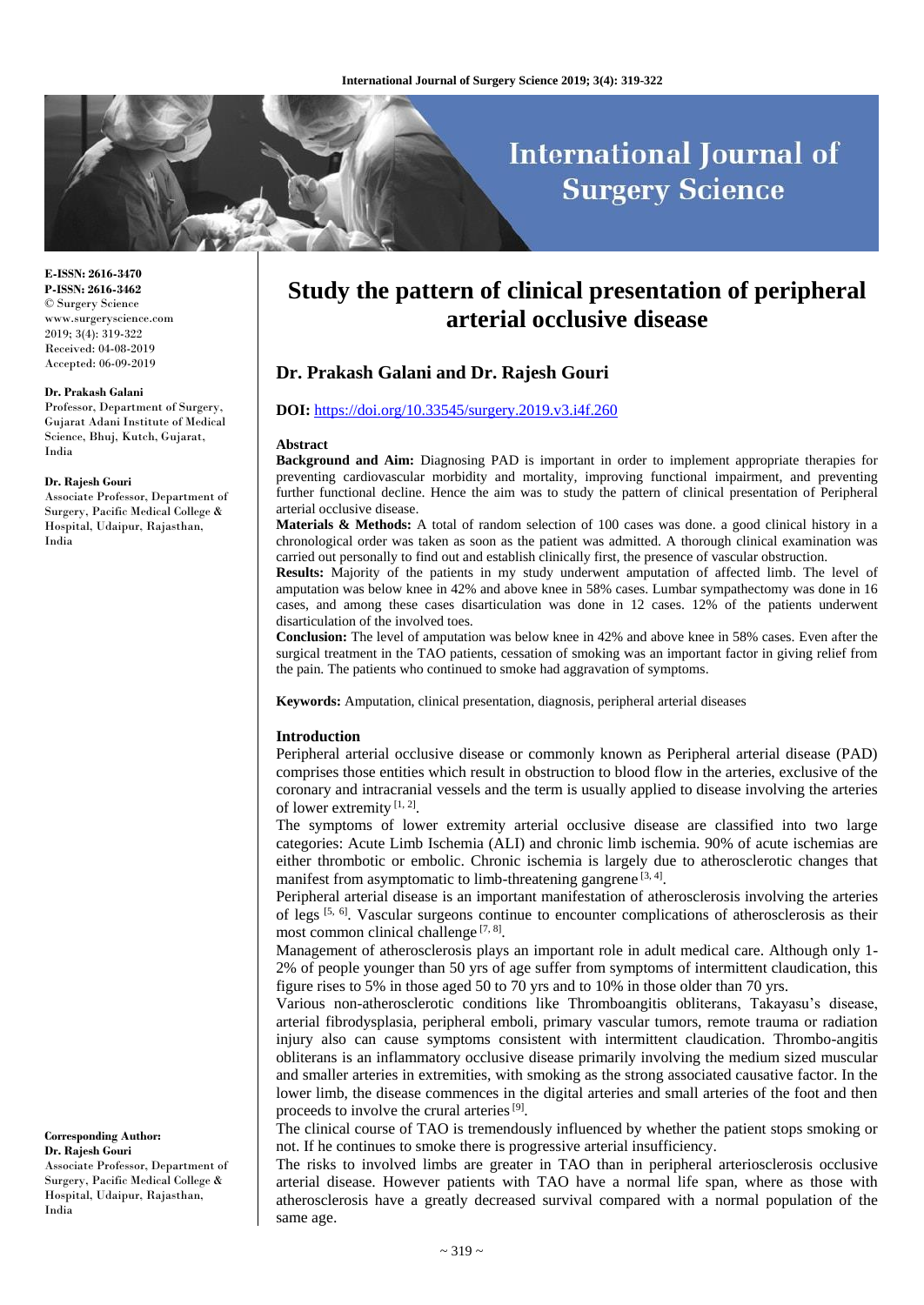Currently the appropriate management of patients with chronic lower limb ischemia is a complex clinical issue. Despite the advance in technical issues of revascularization, there remains much that can be done regarding education, risk factor modification and non-operative therapy for these patients. Major amputation is eventually required in more than a third of patients once limb threatening symptoms and signs occur<sup>[10, 11]</sup>.

Never the less, the cause of death in patients with Peripheral arterial disease is seldom direct result of lower limb ischemia, most patients die from complications of coronary artery or cerebro-vascular disease.

Popliteal artery entrapment syndrome and cystic adventitial disease of popliteal artery are rare causes of chronic arterial ischemia of generally young healthy individuals. Although these diseases can produce severe disability if left untreated, normal circulation can be restored surgically [12].

PAD is debilitating, persons with PAD have substantial functional impairment and increased rates of functional decline compared with their counterparts without PAD. Diagnosing PAD is important in order to implement appropriate therapies for preventing cardiovascular morbidity and mortality, improving functional impairment, and preventing further functional decline. Hence the aim was to study the pattern of clinical presentation of Peripheral arterial occlusive disease.

## **Materials & Methods**

This study was conducted by random selection of 100 cases with Peripheral Arterial disease of the lower extremities admitted to surgical wards Hospital.

The method of the study consisted of taking a good clinical history in a chronological order as soon as the patient was admitted. A thorough clinical examination was carried out personally to find out and establish clinically first, the presence of vascular obstruction. Detailed vascular system examination was done as per the proforma provided. The degree of vascular inadequacy and extent of the spread of the disease was assessed clinically by noting the colour change, extent and spread of gangrene and absence of peripheral pulses in the affected limbs. This together with history of the patient regarding the distribution and type of pain, gave in a fairly good number of cases studied, an idea of the state of patient's vascular condition. Later after clinical scrutiny, essential laboratory investigations were done as per the proforma provided to look for the presence of atherosclerotic risk factors. Patients were further evaluated objectively by Doppler scanning whenever feasible to assess the level and degree of obstruction objectively.

The treatment of each patient was individualized with the aim to achieve foot salvage wherever feasible. A record of patient's progress and response to various modalities of treatment was made.

Patients who returned for follow up were followed up for minimum of six months and during each follow up detailed history was taken and progress of the disease was assessed.

In all cases, a structural Proforma was used to collect the information of an individual patient.

Cases were collected as and when they presented with the following inclusion and exclusion criteria.

**Inclusion criteria:** Patients presenting with signs and symptoms of Peripheral Arterial disease of the lower extremities like intermittent claudication, rest pain, ulceration and gangrene, Patients with evidence of lower limb arterial occlusive disease on Doppler study.

**Exclusion criteria:** Patients with Peripheral Arterial disease of regions other than the lower extremities, Patients with history of trauma to the lower extremities were excluded, Patients presenting with pain of skeletal or neurologic origin of lower limbs with no evidence of vascular damage, Patients presenting with ulcers of traumatic or infective origin with no evidence of ischemia, These cases were analyzed in detail with reference to age, sex incidence, an duration of clinical presentation, clinical manifestations and various investigations they underwent during the period of hospital stay.

## **Results**

Total numbers of patients in the present study were hundred. (n=100) Table 1 shows the etiology of Peripheral Arterial disease of the lower extremities in our study. All the cases in the present study fall under the category of chronic lower limb ischemia and no cases of acute limb ischemia of non traumatic origin were encountered during the study period.

TAO and Atherosclerosis are the etiologies for PAD in these cases, with atherosclerosis being more common of the two. All TAO cases were males and in the atherosclerosis group there were three females. The diagnosis was done based on history, examination and relevant investigations. Majority of the cases in atherosclerosis were above the age of 50 yrs, while in the TAO group majority belong to the age group between 31 to 50 yrs.

Majority of the patients presented with gangrenous changes. The incidence of gangrene is almost equal in both the groups. All patients had dry gangrene. Ischemic ulceration was present in twenty patients. TAO was usually limited to the distal part of the limb, whereas atherosclerosis was seen extending proximally. Six cases due to atherosclerosis had gangrene extending upto the leg. No cases had gangrene extending to the thigh.

Majority of the patients in my study underwent amputation of affected limb. The level of amputation was below knee in 42% and above knee in 58% cases. Lumbar sympathectomy was done in 16 cases, and among these cases disarticulation was done in 12 cases. 12% of the patients underwent disarticulation of the involved toes.

**Table 1:** Sex distribution of patients with PAD

| <b>Sex</b> | <b>Atherosclerosis</b> | тао |
|------------|------------------------|-----|
| Female     | 66                     | ٠×  |
| Male       |                        |     |
| Total      |                        |     |

**Table 2:** Age distribution of patients

| Age group | <b>Arthrosclerosis</b> | <b>TAO</b> |
|-----------|------------------------|------------|
| $21 - 30$ |                        |            |
| $31 - 40$ |                        | 16         |
| $41 - 50$ |                        |            |
| $51 - 60$ | 28                     |            |
| >61       | 36                     |            |
| Total     | 72                     | 28         |

**Table 3:** Extent of gangrenous changes in lower limbs

| <b>Site</b>        | <b>Atherosclerosis</b> | <b>TAO</b> |
|--------------------|------------------------|------------|
| Toes only          | 24                     | 24         |
| Toes and foot      |                        |            |
| Toes, foot and leg |                        |            |
| Upto thigh         |                        |            |
| Total              |                        |            |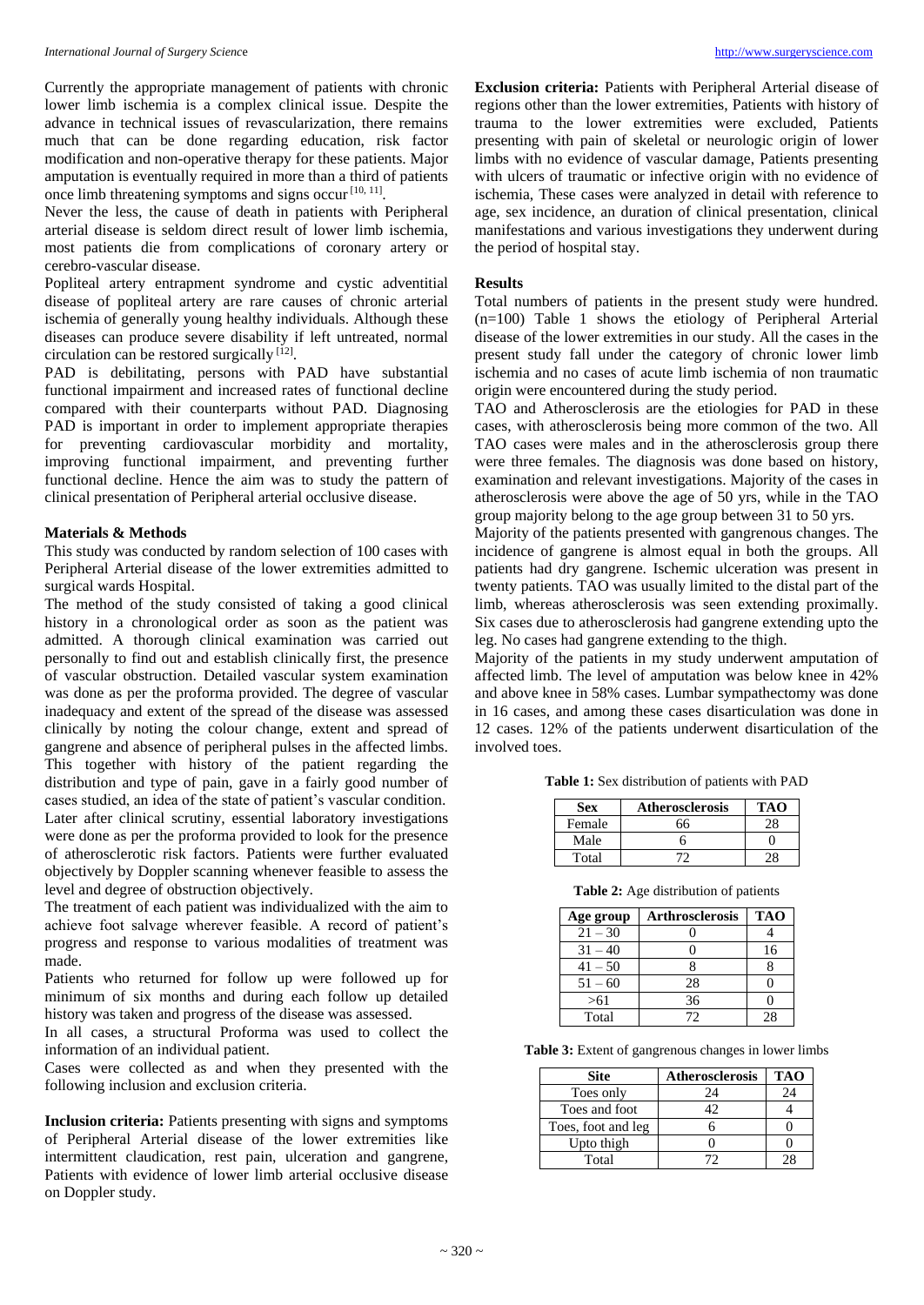| <b>Associated diseases</b> | <b>Atherosclerosis</b> | тал |
|----------------------------|------------------------|-----|
| Diabetes Mellitus (DM)     | 38                     |     |
| Hypertension               | 18                     |     |
| Ischemic Heart Disease     |                        |     |
| Hypercholes                |                        |     |

## **Discussion**

In the present series of 100 cases of Peripheral Arterial disease (PAD) of the lower extremities, all the cases in the present study fall under the category of chronic lower limb ischemia and no cases of acute limb ischemia of non traumatic origin were encountered during the study period. The diagnosis was done based on detailed history, thorough physical examination and appropriate investigations.

Out of the total 100 cases, 72 cases were due to Atherosclerosis and 28 were due to Thrombo Angiitis Obliterans. Atherosclerosis was a more common presentation in this study. None of the cases in this study were due to any rare causes of lower limb ischemia like popliteal entrapment syndrome or cystic medial necrosis of the popliteal artery.

Selvin E and Erlinger TP reported from National Health and Nutrition Examination Survey (NHANES) conducted from 1999 to 2000 in the United States, that the overall prevalence of PAD (defined as an ABI  $< 0.90$ ) was 4.3% (95% confidence interval [CI], 3.1% to 5.5%). The prevalence of Peripheral arterial disease in the general population is essentially unknown, primarily because of the lack of data on asymptomatic PAD [13, 14] .

In the present study, all the cases of PAD presented with intermittent claudication and rest pain as common symptoms, while gangrene (80% of cases) and ischemic ulcer (20% of cases) were the other predominant symptoms.

Eighty-one per cent of the cases in the atherosclerosis group and 79% of the cases in the TAO group presented with gangrenous changes in the affected lower limb. Ischemic ulcer over the foot was present in 19% of the cases in the atherosclerosis group and 21% of the cases in the TAO group.

A study on the clinical profile of TAO and Arteriosclerosis obliterans done by Nigam R reported that claudication was the commonest presentation in TAO and ulcer or gangrene with claudication was common mode of presentation in Atherosclerosis. The commonest site of involvement in the form of critical limb ischemia was foot in both groups.

In my study, 86% of the cases in TAO group and only 33% cases in the Atherosclerosis group had gangrene limited to the toes only. In the atherosclerosis group, 8% cases presented with gangrene extending to the leg, and these patients were above the age of 60 years.

Bilateral lower limb ischemia was seen in 12% patients, and all belonged to the TAO group. None of the patients with atherosclerosis had bilateral disease. Total of 16 patients (16%) were subjected to LS. In all these patients the approach to the lumbar sympathetic chain was retroperitoneal lumbar approach with patient tilted to 15° on the unaffected side. Lumbar L-2, L-3 and L-4 were removed routinely. The efficacy of operative treatment of LS was assessed purely on the subjective improvement of the patient.

Following criteria were taken as good result: Relief of RP, Rise in cutaneous temperature of denervated limbs as judged by palpation, Rapid healing of trophic ulcers, Improvement in claudication distance, Resumption to their occupation

Patients who complained of IC showed subjective evidence of improvement in 6 out of 16 cases (37.5%). Statistical data of the

results of LS on IC alone do not show much improvement. Gillespie (1960) had studied 100 cases and gave his analysis as follows. Overall improvement was seen in 86% of cases. In cases of claudication only improvement was seen in only in 13% of cases. Oldham JB (JRCS, 1964) concluded that sympathetectomy had little or no influence on the blood supply of muscle during activity and therefore not indicated in patients in whom only symptom was uncomplicated IC  $^{[15]}$ .

In my study, 10 patients out of 16 patients with RP at presentation showed improvement. In our study 2 patient out of 4 patients with ulceration showed improvement in healing. The best results of lumbar sympathectomy were reported by Persson and Co- workers who performed sympathetectomy on 22 limbs with adequate inflow but importantly with no evidence of neuropathy. Following are the results. 87% demonstrated complete ulcer healing whereas only 12% required amputation. Lee and colleagues reported somewhat lower healing rates for patients with superficial toe gangrene with 56% of the involved digits salvaged by sympathectomy and a 40% toe salvages rate among those with 3 or more digits involved.

## **Conclusion**

TAO and Atherosclerosis are the etiologies for ischemia in these cases, with atherosclerosis being more common of the two. TAO presented at a younger age group whereas atherosclerosis presented in the older age group. All the cases were managed with some form of surgery and majority of them had limb loss. Majority of the patients in this study presented at a late stage in the disease process, with gangrenous changes, thus leaving minimal options for salvaging the affected limb. The level of amputation was below knee in 42% and above knee in 58% cases. Even after the surgical treatment in the TAO patients, cessation of smoking was an important factor in giving relief from the pain. The patients who continued to smoke had aggravation of symptoms.

#### **References**

- 1. Menzoian JO, LaMorte WW, Paniszyn CC, McBride KJ, Sidawy AN, LoGerfo FW *et al*.: Symptomatology and anatomic patterns of peripheral vascular disease: differing impact of smoking and diabetes. Annals of vascular surgery. 1989; 3:224-8.
- 2. Madiba T, Mars M, Robbs J. Aorto-Iliac occlusive disease in the different population groups-clinical pattern, risk profile and results of reconstruction. South African Medical Journal. 1999; 89:1288-92.
- 3. Varu VN, Hogg ME, Kibbe MR. Critical limb ischemia. Journal of vascular surgery. 2010; 51:230-41.
- 4. Söder HK, Manninen HI, Jaakkola P, Matsi PJ, Räsänen HT, Kaukanen E *et al*. Prospective trial of infrapopliteal artery balloon angioplasty for critical limb ischemia: angiographic and clinical results. Journal of Vascular and Interventional Radiology. 2000; 11:1021-31.
- 5. Schmieder FA, Comerota AJ. Intermittent claudication: magnitude of the problem, patient evaluation, and therapeutic strategies. The American journal of cardiology. 2001; 87:3-13.
- 6. Kullo IJ, Fan J, Pathak J, Savova GK, Ali Z, Chute CG. Leveraging informatics for genetic studies: use of the electronic medical record to enable a genome-wide association study of peripheral arterial disease. Journal of the American Medical Informatics Association. 2010; 17:568-74.
- 7. Meijer WT, Grobbee DE, Hunink MM, Hofman A, Hoes